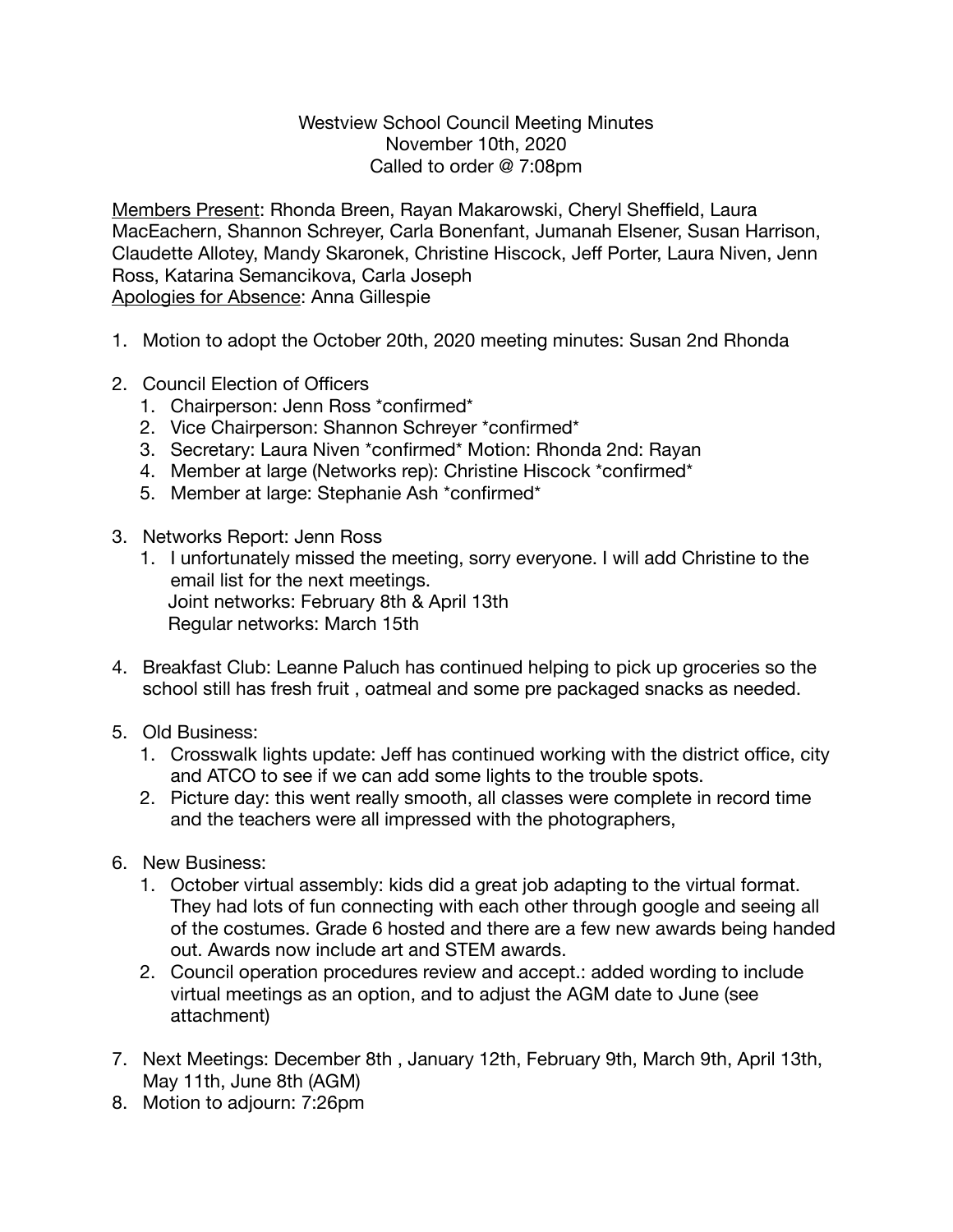## WSPA Meeting Minutes November 10th, 2020 Called to order @ 7:30pm

Members Present: Rhonda Breen, Rayan Makarowski, Cheryl Sheffield, Laura MacEachern, Shannon Schreyer, Carla Bonenfant, Jumanah Elsener, Susan Harrison, Claudette Allotey, Mandy Skaronek, Christine Hiscock, Jeff Porter, Laura Niven, Jenn Ross, Katarina Semancikova, Carla Joseph, Stephanie Ash Apologies for Absence: Anna Gillespie

- 1. Motion to adopt the October 20th, 2020 meeting minutes:Jenn 2nd Mandy
- 2. WSPA Election of Officers
	- 1. President: Katarina Semancikova \*confirmed\*
	- 2. Vice President:Stephanie Ash \*confirmed\*
	- 3. Treasurer: Rayan Makarowski & Jumanah Elneser \*confirmed\*
	- 4. Secretary: Jenn Ross
	- 5. Casino Coordinator (Director): Mandy Skaronek \*confirmed\*
	- 6. Hot Lunch Coordinator (Director): Susan Harrison \*confirmed\* **still need trainee**
	- 7. Events Coordinator (Director): Amander Chubbs **\*declined\* Christine Hiscock \*confirmed**
	- 8. Fundraising Coordinator (Director): Rhonda Breen \*confirmed\*
	- 9. Yearbook Coordinator (Director): Mandy Skaronek & Jumanah Elsener\*confirmed\*
- 3. Treasurers Report: Balances as of Nov. 9, 2020

Casino \$7,458.41 General \$6,553.52

See attached spreadsheet for breakdown of expenses.

- 4. Requests for Funding
	- 1. Grade 1 Classroom supports
	- Requestors : Carla Bonenfant
	- Individual white boards, letter tiles, letter beads
	- Building individual word work kits for center activities while social distancing
	- Cost: \$935 Second: Mandy *Passed*
	- 2. ECDP reading material
	- Requestors: Dawn Sudom and Tessa Sheppard
	- Reading materials for ECDP that include topics of Autism and Down syndrome
	- 12 books with a variety of topics about friendship and understanding
	- Cost: \$224

Motion: Susan **Second: Christine** *Passed*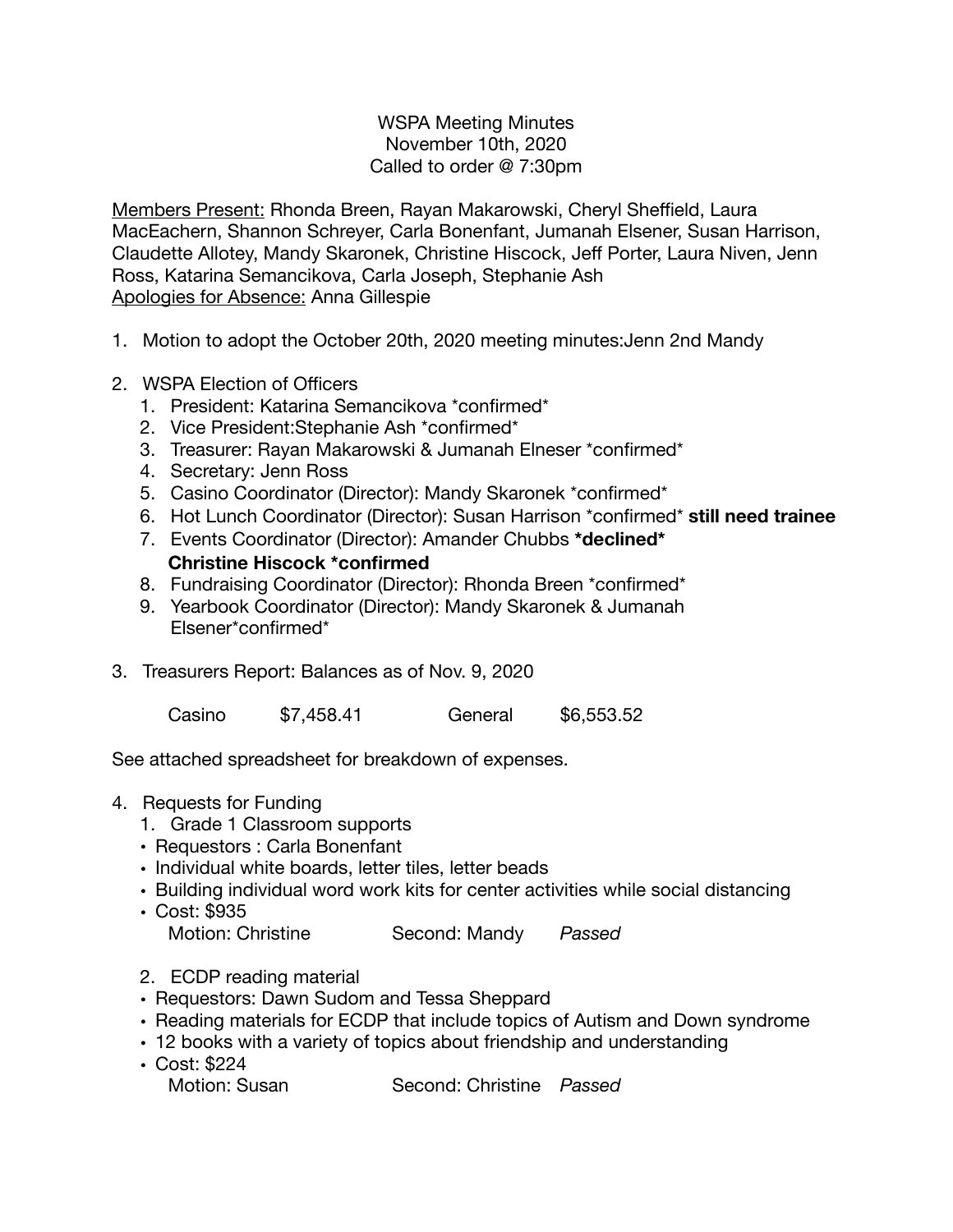- 3. Support for Westview families in need
- Requestor: Holly Linn
- Each year parent council has supported families with gift cards for groceries etc.
- Looking for 10 \$100 Gift cards from local grocery stores
- Cost: \$1000 Motion: Rayan **Second: Mandy** *Passed*
- 4. Hoodies for Staff in lieu of Staff party
- Requestor: Lorie Pittman
- Instead of the normal request of funds to support a staff party, looking to purchase hoodies for the team
- 33 staff members
- Cost: unsure at the moment, checking with Westwood printing class. Motion: Rayan **Second: Mandy** *Passed*
- 5. Fundraising events & updates:
	- 1. Growing smiles progress, cut off deadline is November 17th
	- need a reminder email sent out.
	- sales are at \$3200, projected profit of \$893.41 so far
	- pick up will be at pre arranged times, try to arrange picking up for those that ordered through you and deliver yourself
	- 2. Meat shop bulk ordering
	- still waiting on further information
	- 3. Hot lunch update, any word on if this will return this year?
	- In light of the current covid numbers, will definitely not be available for some time
	- Really need a volunteer to step up to receive training for this position so hot lunch can resume when allowed.
- 6. Old Business:
	- 1. Yearbooks status
	- Will be sent in for printing next week, hopefully will arrive in 2 weeks.
	- surplus of approx 48 yearbooks that can still be sold.
	- Next years book will be sourced locally if possible (Foto source or Staples?)
	- 2. Casino event, how did it go, any info on when funds will be released?
	- All volunteers said shifts ran smoothly
	- Our quarter is for Oct, Nov, Dec. Funds likely released in January
	- 3. Christmas Bazaar replacement ideas: craft kits, small gifts like they have used at festival of trees in the past?
	- Rayan looking on amazon, Dollarama, Micheals, Kathy's fiber arts to source best craft kids for students to purchase
	- One craft kit for each family member available to purchase in lieu of the traditional bazaar event.
	- Susan will alter last years form to reflect the new event info and send to Lorie for distribution on Monday, Nov. 16th.
	- Craft kids need to be purchased by Nov. 19th to insure enough time for delivery.